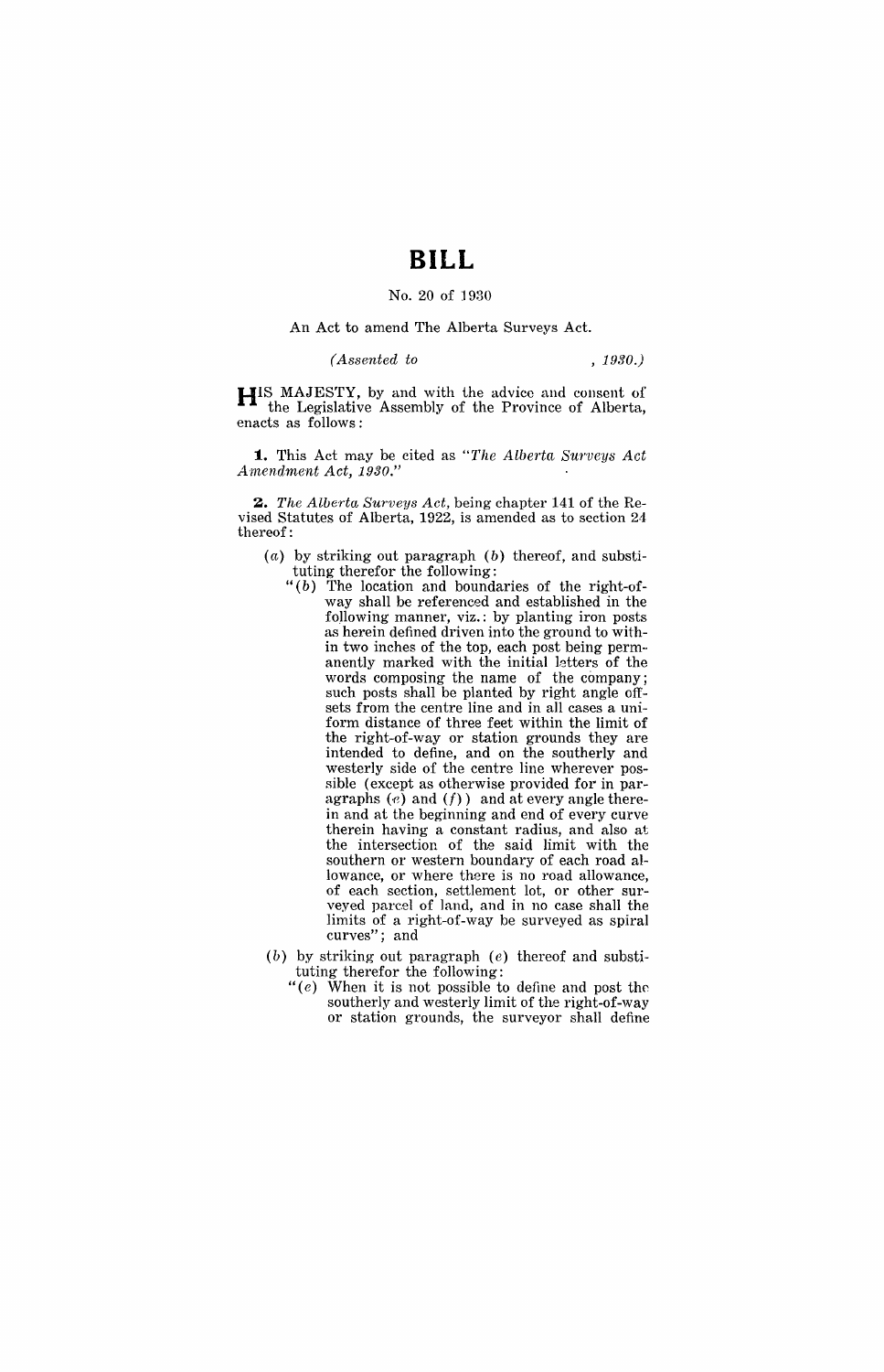and post the northerly or easterly limit thereof and in the manner before described in this section"; and

- $(c)$  by adding thereto as paragraph  $(ff)$  thereof, immediately after paragraph  $(f)$ , the following:
	- " $(ff)$  When it is not possible to plant an iron post in the positions herein set forth, to mark the limit either of the right-of-way or station grounds, an iron post. shall be planted by a right angle offset from the centre line, and shall have clearly marked thereon, the distance of such right angle offset from the centre line to the iron post so planted."

**3.** Section 25 of the said Act is amended by adding thereto the following:

"Save that in lieu of paragraph  $(b)$ , the following shall apply:

 $``(b)$  He shall on the southern or western limit of the right-of-way, at every angle therein and at the beginning and end of every curve therein having a constant radius, plant an iron post and also at the intersection of the said limit with the southern or western boundary of each road allowance, or where there is no road allowance, of each section, settlement lot, or surveyed parcel of land, and each such post shall have permanently marked thereon the initial letters of the words composing the name of the company or person for whom the survey is made and in no case shall the limits of a right-of-way be surveyed as spiral curves.'"